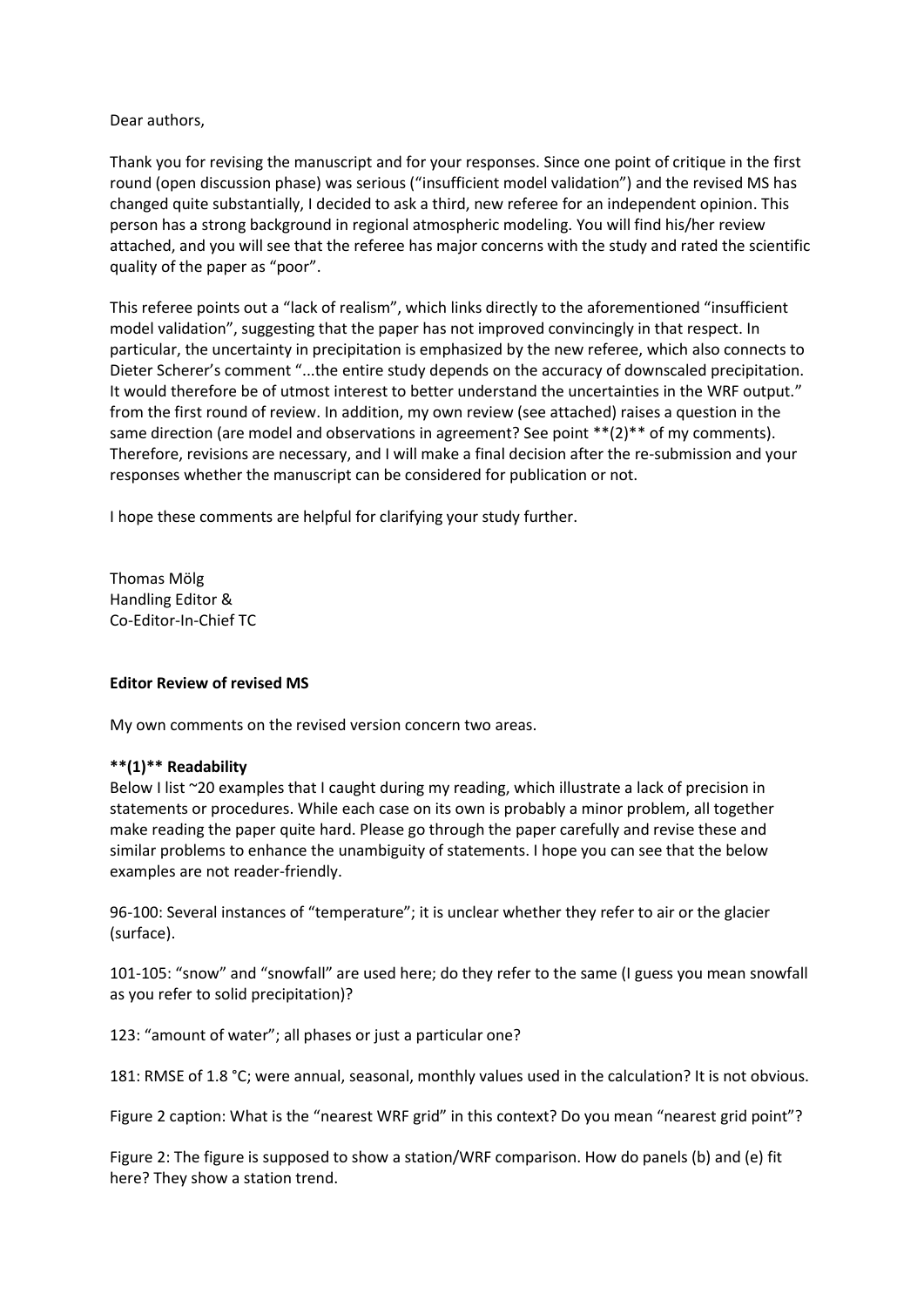198: RMSE of 11.4 mm/month; were annual, seasonal, monthly values used in the calculation? Again, it is not obvious (per month can also be used as unit for mean seasonal or annual values).

Figure 2: it is referred to a lot in the text, but almost always without specification of which panel is meant (a few times I understand that the entire figure is addressed, but that can't be the case always).

232: is "figure 3 in de Kok et al., 2018" meant? Figure 3 in the present paper is a temperature figure.

Figure 3: Time step for the correlation calculation not clearly specified (annual, season, …).

Figure 4: Time step for the correlation calculation not clearly specified (annual, season, …).

279-281: How can changes (increase/decrease) be inferred from Figure 8, which shows the mean diurnal cycles?

Figure 7: The captions says regions with "growing" and "shrinking" glaciers, but the legend shows WKSK and SW HMA. Are these two definitions exactly the same regions?

Figure 9: Is the scale bar adjusted to the min/max values in the maps? I can't see much dark blue in the maps.

332: "snow" or "snowfall"; I guess you mean the latter?

382-385: Same as above, which time step is used for calculating the correlations? "Interannual" can also compare seasons or months between years (or annual values).

Discussion starting in 409: "roughly matches" is not clear enough. Also, your Figure 6b shows snowfall trends, yet you refer to precipitation here. The cited reference also shows precipitation. Please be consistent for comparisons.

General: What tests are used to determine the p values?

General: Are the trends tested for significance?

General: with the addition of new data sets, mixing up Methods and Results has become more serious than in the first version. The readability would benefit from having more descriptions of data and technical procedures before the results section (Section 3).



#### **\*\*(2)\*\* Scientific Contents**

My main topical comment refers to Section 3.3, where one key message is that areas of growing or shrinking glaciers are consistent in model and observations. While this would be a nice result, I assume that readers will have trouble understanding it when they look at Figure 10. In particular, where the model region tends to be positive (marked Box 1 below) the Brun values are mostly negative, and where the model region tends to be negative (Box 2) the Brun results tend to be positive. One could also conclude that model and observation show the opposite with regard to neutral/stable mass balances. This discrepancy adds to the referee assessment of "a lack of realism".